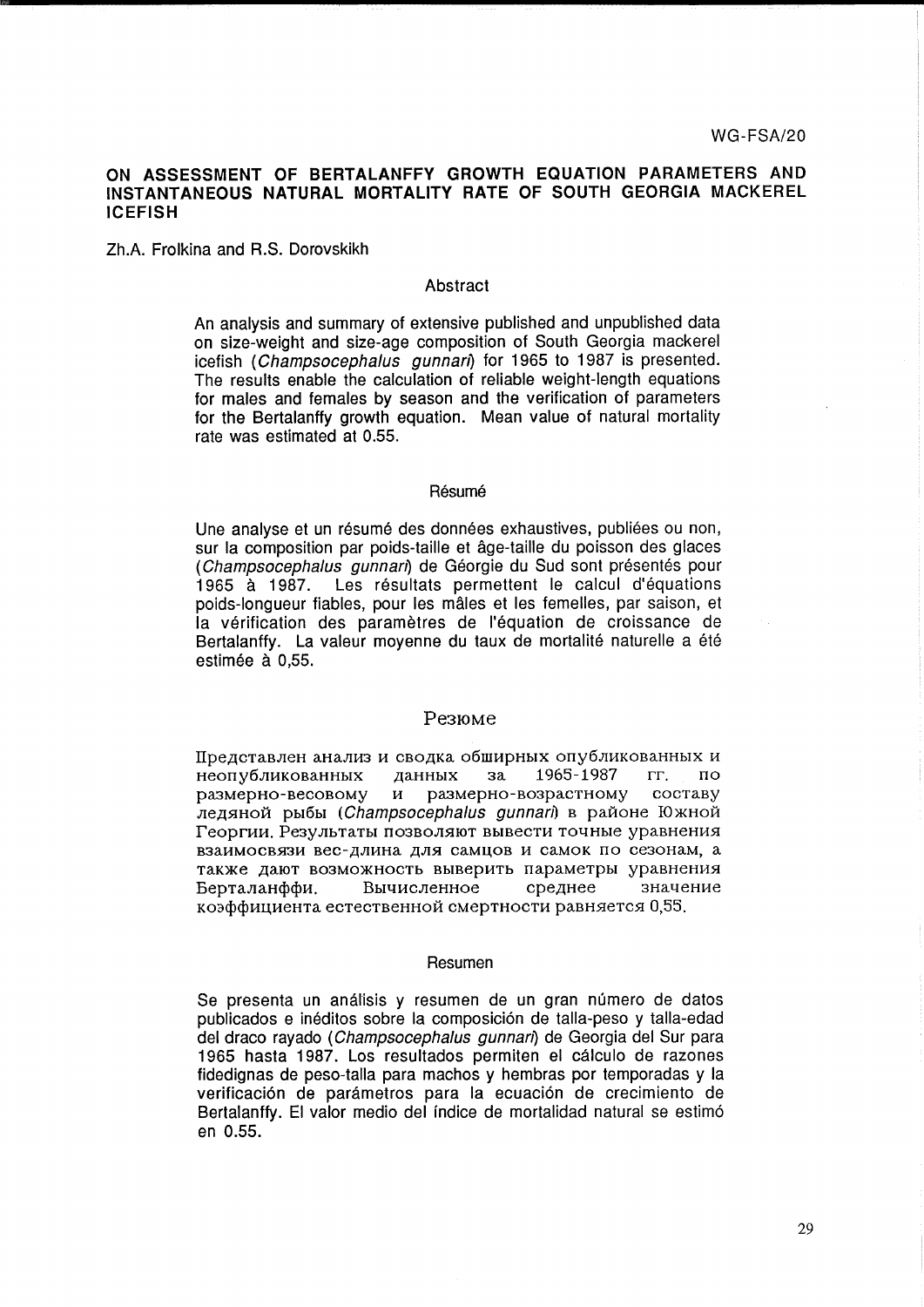#### 1. **INTRODUCTION**

Several papers have been published on the estimation of parameters of the Bertalanffy growth equation and instantaneous natural mortality rate for mackerel icefish (Champsocephalus gunnari) (Kochkin, 1985; Olsen, 1955; Kock, 1981; Linkowsky and Rembiszewsky, 1978 as cited from Kock, 1981).

Although the concept of change of natural mortality by age is generally accepted now, the problem of producing scientifically reliable assessments of pertinent coefficients has not been solved. This problem hampers the practical application of variable natural mortality rates in stock and catch assessments.

In this context, an attempt was made to determine the natural mortality rate M as a mean value, not subject to changes with age, so that this value could be used in future stock assessments.

## 2. MATERIALS AND METHODS

In order to calculate the parameters of weight-length relationships the 1970 to 1987 data on length and weight of C. gunnari were used. The results of approximately 50 000 biological analyses were considered.

The following equations were tested in order to reliably describe growth of C. gunnari.

 $W_t = W \in \{1 - e^{-K(t-t_0)}\}$ (Bertalanffy equation)

$$
Wt = W \otimes e
$$
  
 
$$
Wt = W \otimes e
$$
  
(Gompertz curve)

$$
W_t = \frac{W_{\infty}}{1 + \mathcal{B}^{-Kt}}
$$
  
(logistic curve)

The method of non-linear parameter estimation (Bard, 1979) was used to define non-linear dependence parameters. The error of the observed data approximation was taken to be a criterion for selection of one or another equation and was expressed as mean-square error:

$$
S^2 = \min \ \Sigma \frac{W_t - W_t'}{n - 1}
$$

where  $W_t$  = observed value of fish weight at age t,  $W_i'$  = weight value calculated from the equation.

Averaged data based on age determinations of 3 500 fish were used in the calculations. The age-groups which had less than three specimens in each group (primarily older age-groups) were rejected.

The methods of Baranov, Rikhter-Efanov, Beverton and Holt and Alverson-Carney were used to determine natural mortality rates, M (Babayan, Bulgakov et al., 1984).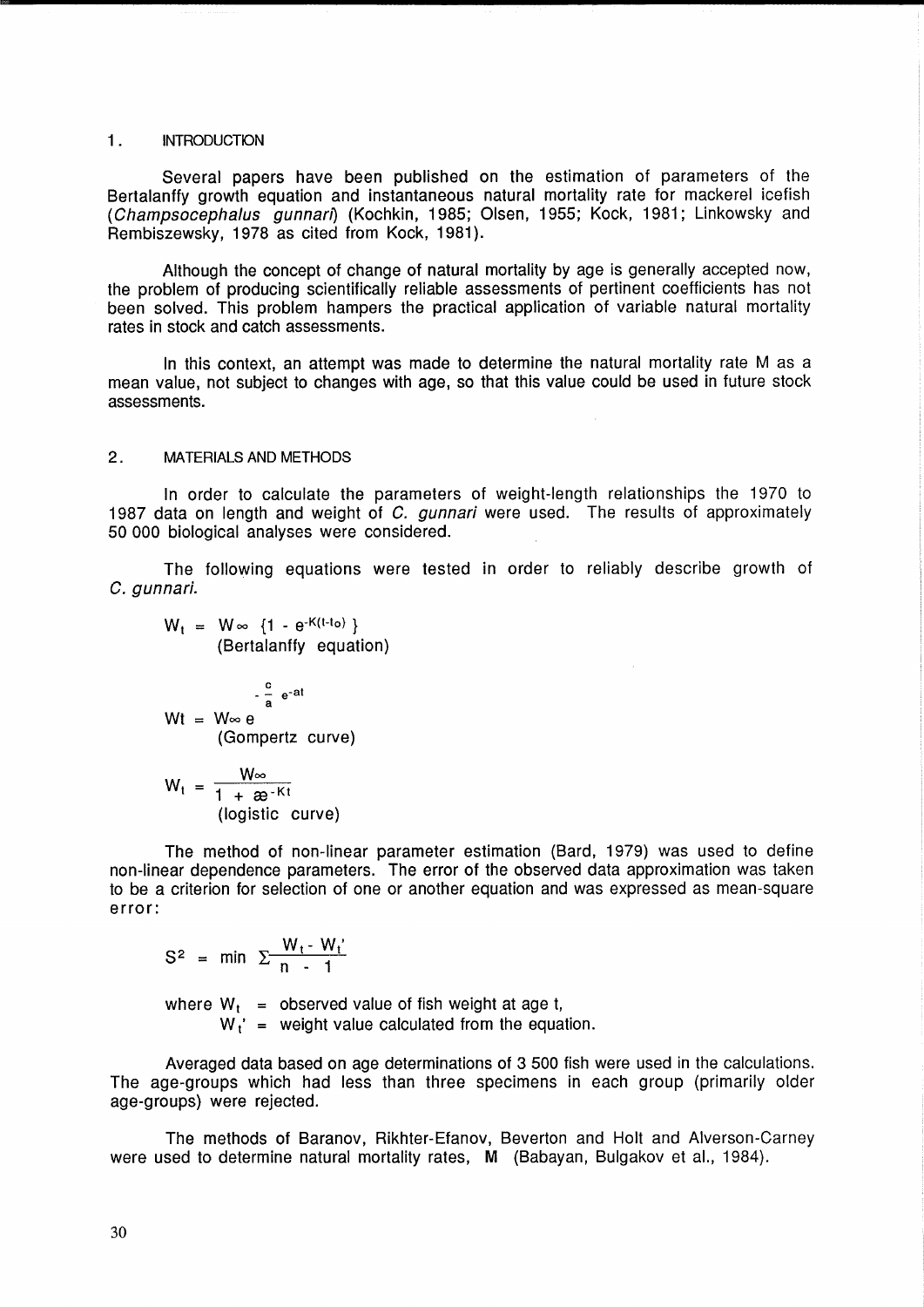The value of M was estimated from the age data averaged for 1965 to 1969 (unexploited population). The percentage of mature specimens by age was derived using data from biological analyses made from January to March in 1984 to 1987.

# 3. RESULTS AND DISCUSSION

Parameters of the weight-length equation were estimated for each season (quarter) by sex and for males and females combined. As is evident from Table 1, certain differences exist between parameters for the females and males, namely, the females have a somewhat larger weight. The change of the parameter **b** in the weight-length equation by season is related to changes in the fish condition, amount of food in the stomach and gonad maturity state. The largest values of the parameter **b** correspond to pre-spawning, spawning and pre-wintering periods. As the b value considerably differ from 3.0 (3.204-3.572), the use of equations with the assumed isometric dependence should be avoided.

Our estimates are similar to those of Kock  $(1981)$  (W=0.0017 L<sup>3.3627</sup>), but differ from estimations of Linkowsky and Rembiszewski (1978) (W=0.0515 L2.554), which can be evidently attributed to a small set of data used in the latter estimations (n=75).

As mentioned above, several curves were used to estimate the growth equation parameters. As is evident from Table 2, the results gained from the use of the logistic curve and Gompertz curve appeared to be unacceptable since values of  $k$  and  $W$  $\infty$  are obviously inflated. The method of Hohendorf for the linear growth yielded good results, however,  $W \infty$ from this method also appeard to be much larger than that observed ( $W_{\text{max}}$ =2 750). Mean long-term data on the length and weight by age were the initial data used in the calculation (Table 3).

In terms of the least approximation error, the best results were obtained for the Bertalanffy growth equation using the method of non-linear estimation with some samples rejected (data for the older age-group were rejected because of their paucity and, hence, unreliability) .

The analysis of data presented in Table 4 shows that there is a close agreement between authors of all growth parameters except those estimated by Olsen. The growth coefficient k defined by other authors ranges from 0.1202 to 0.1478. The value of k calculated by Kochkin fits the same range, and the values estimated by Kock (1981) approach the upper range limit.

The parameter **k** shows at what rate the fish achieves its maximum length. As  $\mathsf{L}\infty$ calculated by Kock (1981) is somewhat lower than our value, his value for k appears to be higher. Considering that the maximum observed length of the fish in the study area is 69 cm (i.e. very close to our estimation of  $L \infty = 68.8$ ) k=0.1340 is used for further calculations.

No reliable rates of instantaneous mortality have been found as yet. Kock (1981) reported two quite different values: 0.61 estimated by Rikhter-Efanov method and 0.22 estimated by Pauly method. As previously mentioned, the averaged data for 1965 to 1969 were used by the authors for estimating M. These data are presented below.

| Age                                         |            | $\sim$ 2    | 3           |         | 4           | -5          | - 6         |            |            |   |
|---------------------------------------------|------------|-------------|-------------|---------|-------------|-------------|-------------|------------|------------|---|
| $\mathsf{n}$<br>lnn                         | 20<br>2.99 | 258<br>5.55 | 509<br>6.23 |         | 272<br>5.60 | 227<br>5.42 | 119<br>4.78 | 49<br>3.89 | 15<br>2.70 |   |
| $\frac{\mathsf{Inn}_{i+1}}{\mathsf{Inn}_i}$ |            | 2.56        | 0.68        | $-0.62$ | $-0.19$     | $-0.64$     | $-0.89$     | $-1.19$    |            | ٠ |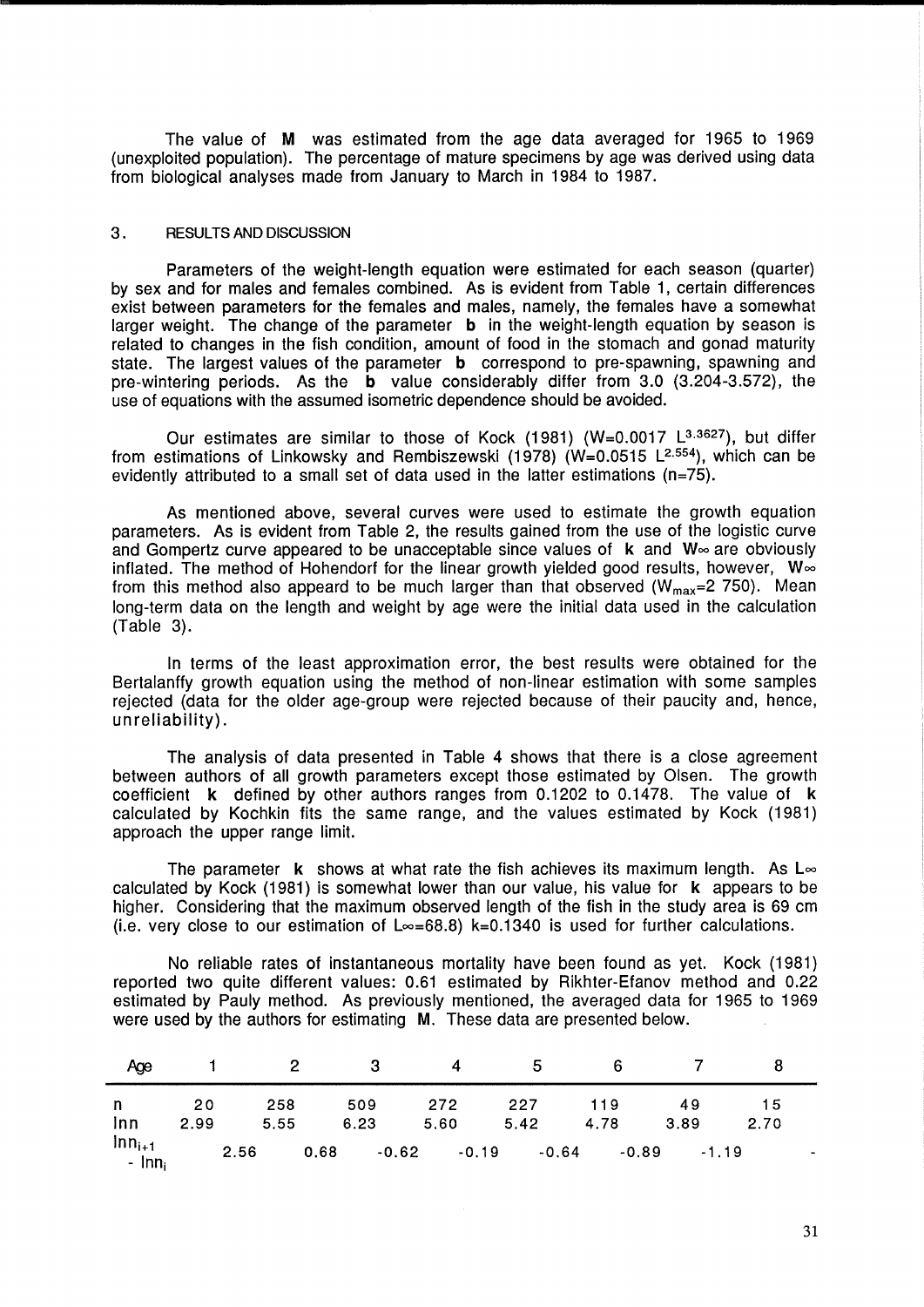For calculation according to the Baranov method, age-groups 3 to 7 were used:

$$
M = \frac{0.62 + 0.19 + 0.64 + 0.89}{4} = 0.58
$$

The resultant mean square error of this value will be 0.31.

Two values of M based on Beverton and Holt method are as follows:

$$
M_1 = \frac{1}{T - t'} = \frac{1}{4.67 - 3.0} = 0.60
$$

where  $\bar{\textbf{t}}$  = mean age of year classes fully represented in a sample

t' age, beginning from which year classes begin to be fully represented in a sample,

$$
M_2 = \frac{L_{\infty} - T K}{(T - I')} = \frac{(68.90 - 35.31) \cdot 0.134}{35.31 - 26.55} = 0.51
$$

where  $T =$  mean length of fish fully represented in a sample,

 $I'$  = length of fish, beginning from which year classes are fully represented in a sample,

 $L_{\infty}$  = maximum length.

The value of M estimated by Rikhter-Efanov method is as follows:  
\n
$$
M = \frac{1.521}{t_m 0.72} - 0.155 = \frac{1.521}{3.0072} - 0.155 = 0.54
$$

where  $t_m$  = age at massive maturation (as shown by our studies, 90% of the fish attain sexual maturity at the age of 3).

The value of M estimated by the Alverson-Carney method was 0.32.

$$
M = \frac{3K}{e^{T*K} - 1} = \frac{3 \cdot 0.134}{e^{6 \cdot 0.134} - 1} = 0.32
$$

where  $T =$  time of biomass culmination estimated by the authors at 6 years.

The variety of M values calculated by these different methods is presented in the table below.

| Name of Method               | Value of M |
|------------------------------|------------|
| Rikhter-Efanov (1976)        | 0.54       |
| Baranov                      | 0.58       |
| Beverton and Holt, by age    | 0.60       |
| Beverton and Holt, by length | 0.51       |
| Alverson-Carney              | 0.32       |

Most of the resultant values of M are close to and have  $\overline{M}=0.55$ . One exception is M=0.60 calculated by Beverton and Holt method.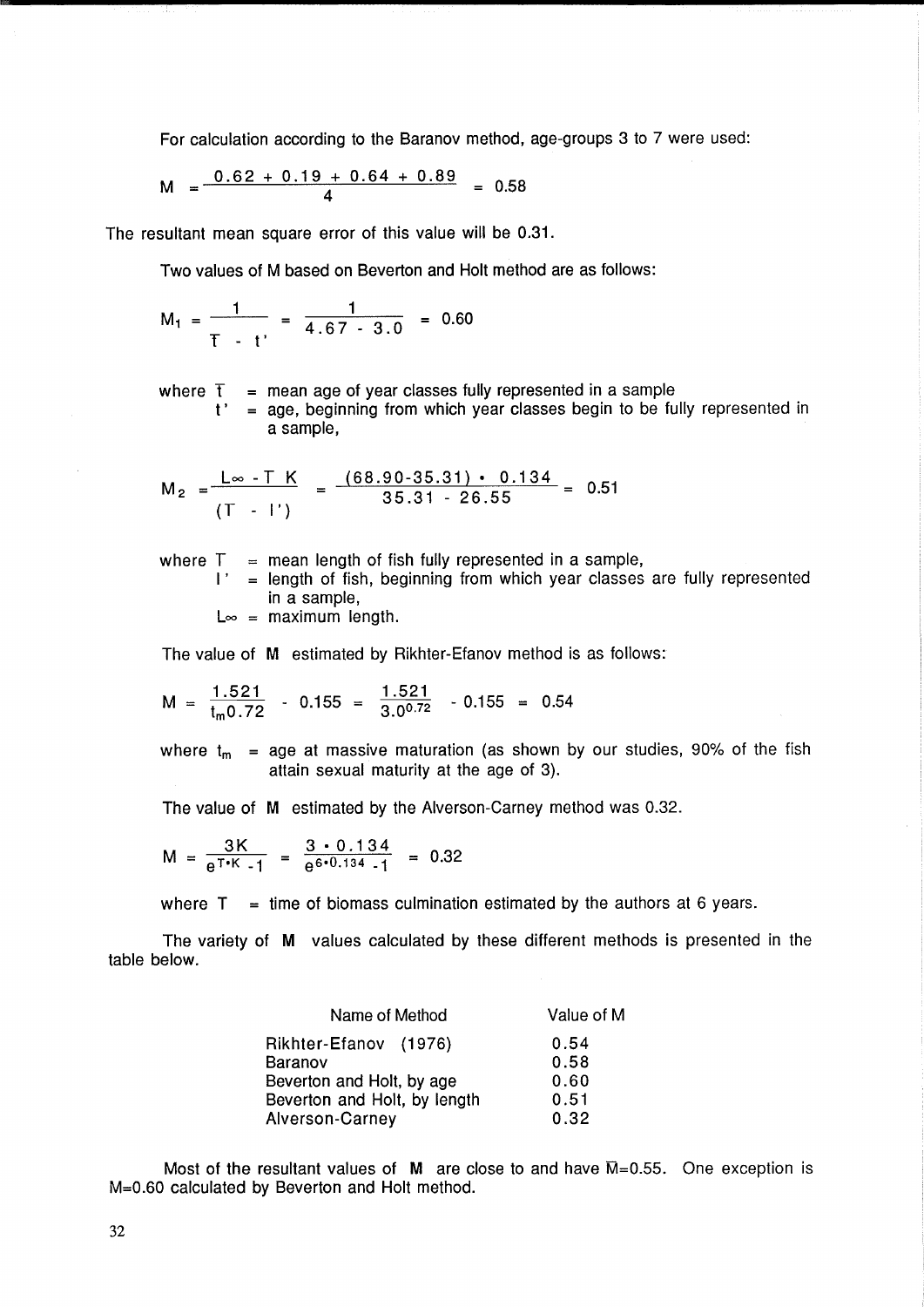**REFERENCES** 

- BABAVAN, B.K. T.I. BULGAKOVA, R.G. BORODIN and VU.N. EFIMOV. 1984. Methodological instructions. Utilization of mathematical methods and models in fish stock assessment. Moscow, VNIRO. pp. 4-42. (In Russian).
- BARD, V. 1979. Non-linear parameter estimation (trans. from English). Moscow, Statistika. pp. 349.
- KOCHKIN, P.N. 1985. Analysis of age registering structures and linear growth of mackerel icefish Champsocephalus gunnari Lönnberg (Channichthyidae). Voprosy ikhtiologii, 16 (5): 834-843. (In Russian)
- KOCK, K.-H. 1981. Fischereibiologische Untersuchungen an drei antarktischen Fischarten: Champsocephalus gunnari Lönnberg, 1905, Chaenocephalus aceratus (Lönnberg, 1906) und Pseudochaenichthys georgianus Norman, 1937 (Notothenioidei, Channichthyidae). In: Mitteilungen aus dem Institut für Seefischerei der Bundesforschungsanstalt für Fischerie. Hamburg. No. 32: 228.
- OLSEN, S. 1955. A contribution to the systematics and biology of chaenichthyid fish from South Georgia. Nytt. Mag. Zool., v. 3: 79-93.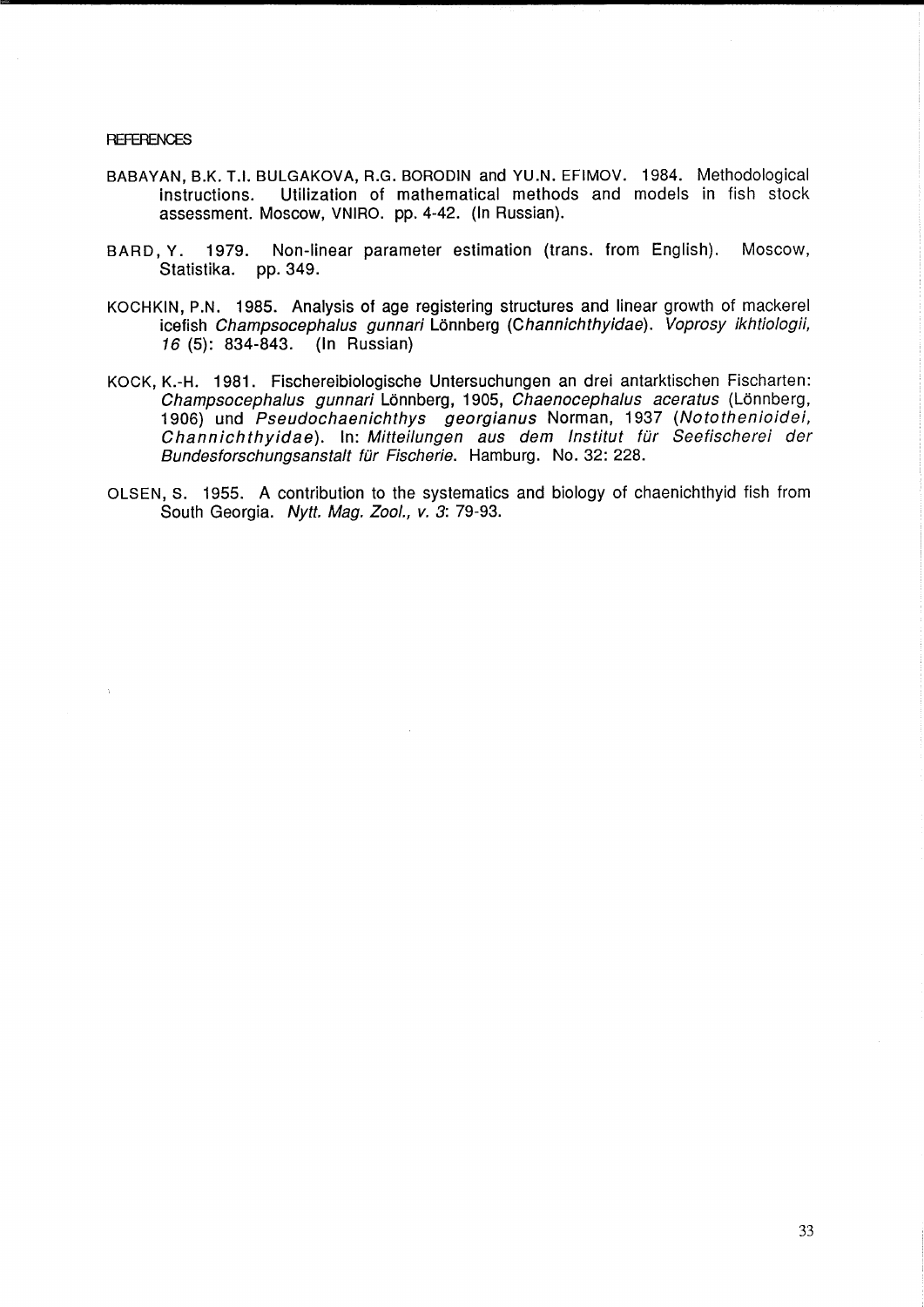| Quarter     | <b>Combined Data</b> |       | <b>Males</b> |       | Females  |       |  |
|-------------|----------------------|-------|--------------|-------|----------|-------|--|
| of the year | а                    |       | а            | D     | a        | b     |  |
|             |                      |       |              |       |          |       |  |
|             | 0.0001935            | 3.372 | 0.003446     | 3.204 | 0.002221 | 3.338 |  |
| 2           | 0.001510             | 3.424 | 0.001026     | 3.528 | 0.000998 | 3.552 |  |
|             | 0.000947             | 3.548 | 0.001004     | 3.530 | 0.000908 | 3.574 |  |
| Δ           | 0.002212             | 3.299 | 0.04558      | 3.299 | 0.002184 | 3.302 |  |

|  |  | Table 1: Weight-length ratio parameters for C. gunnari by sex and season (W=aLb). |  |  |  |  |  |  |  |
|--|--|-----------------------------------------------------------------------------------|--|--|--|--|--|--|--|
|--|--|-----------------------------------------------------------------------------------|--|--|--|--|--|--|--|

Table 2: Parameters of different growth equations for C. gunnari: linear and weight growth.

| Growth Equation<br>(Method of Estimation)               |                 | Parameters and their mean square errors<br>(in brackets) for Linear Growth Equation |                  | Parameters and theirmean square eErrors<br>(in brackets) for Weight Growth Equation |                   |                    |  |
|---------------------------------------------------------|-----------------|-------------------------------------------------------------------------------------|------------------|-------------------------------------------------------------------------------------|-------------------|--------------------|--|
|                                                         | $L \infty$ (cm) | t.                                                                                  | Κ                | $W \in (g)$                                                                         | ι٥                | Κ                  |  |
| Bertalanffy equation<br>(Hohendorf method)              | 71.20           | 0.1548                                                                              | 0.1354           | 5287.5                                                                              | 0.8656            | 0.0793             |  |
| Logistic curve<br>(Nonlinear regression analysis)       |                 |                                                                                     |                  | 3509.9<br>(945.2)                                                                   | 0.2349<br>(0.050) | 28.0539<br>(7.936) |  |
| Gompertz curve<br>(Nonlinear regression analysis)       |                 |                                                                                     |                  | 5107.1<br>(228.3)                                                                   | 0.1028<br>(0.036) | 0.4709<br>(0.209)  |  |
| Bertalanffy equation<br>(Nonlinear regression analysis) | 68.8<br>2.91    | 0.28<br>0.19                                                                        | 0.1340<br>0.0140 | 3276.1<br>(708.6)                                                                   | 0.180<br>(0.874)  | 0.12<br>(0.028)    |  |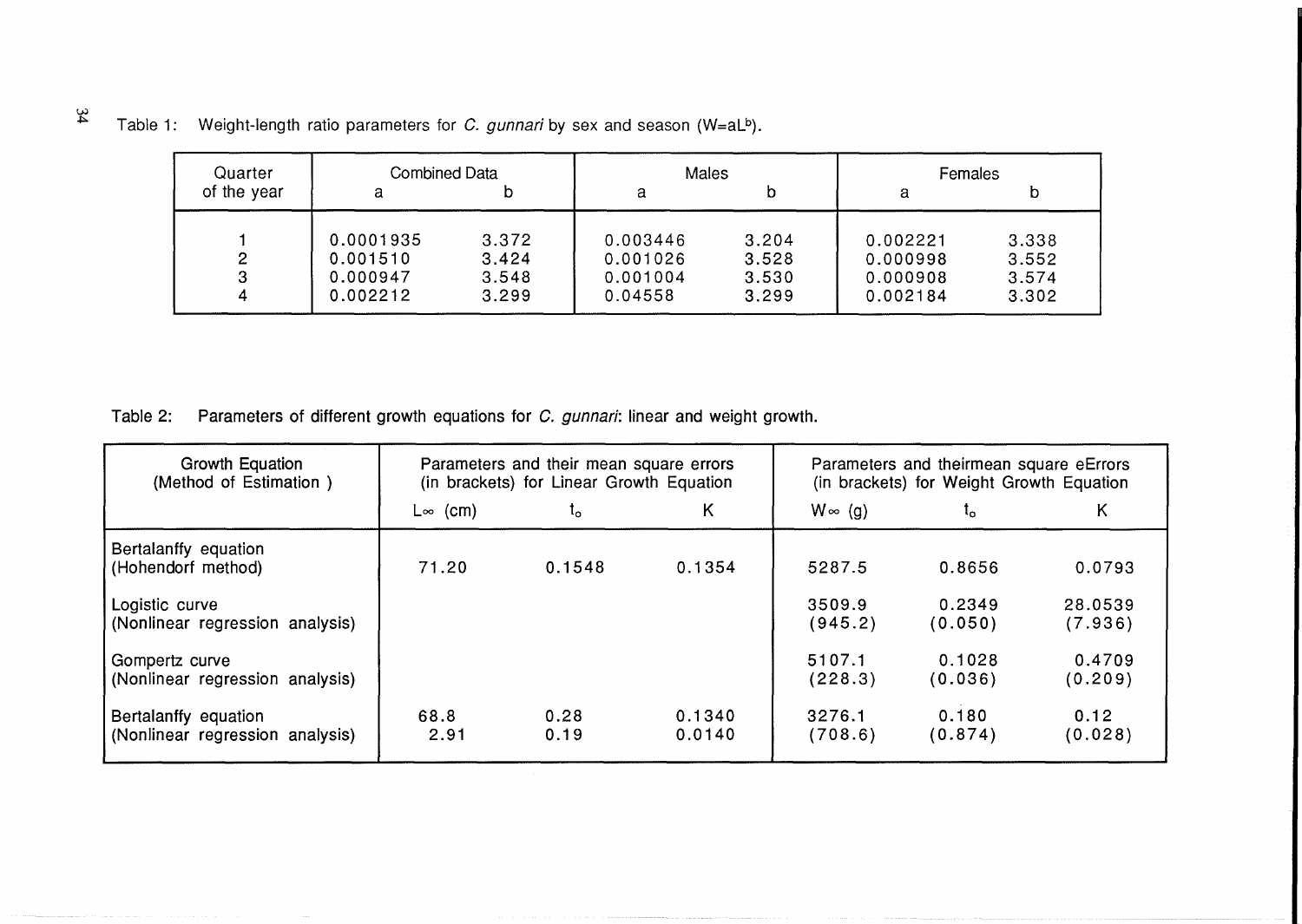Table 3: Mean long-term length and weight values for C. gunnari by age.

| Age         |      |      |      |             | 5.   | 6    |             |      |      |                           | 5 ו  |
|-------------|------|------|------|-------------|------|------|-------------|------|------|---------------------------|------|
| Weight (g)  | 2.7  | 24.8 | 77.6 | 163.1 227.8 |      |      | 416.4 572.4 |      |      | 739.7 912.9 1427.2 1881.6 |      |
| Length (cm) | 10.8 | 18.1 | 24.5 | 30.0        | 34.9 | 39.1 | 42.8        | 46.1 | 49.0 | 55.5                      | 49.9 |

Table 4: Parameters of linear growth for C. gunnari calculated by different authors.

| <b>Parameters</b> | Olsen, 1955 | Kock, 1981 | Kock, 1981<br>Ford-Walford Method Ford-Walford Method Nonlinear Regression<br>Method | Kochkin, 1985<br><b>Hohendorf Method</b> | <b>Our Estimates</b><br>Nonlinear Regression<br>Method |
|-------------------|-------------|------------|--------------------------------------------------------------------------------------|------------------------------------------|--------------------------------------------------------|
| Κ                 | 0.3978      | 0.1570     | 0.1528                                                                               | 0.1296                                   | $0.1340 \pm 0.0138$                                    |
| L∞                | 42.10       | 65.10      | 64.30                                                                                | 71.94                                    | $68.9 \pm 2.9$                                         |
| ٠o                | $-1.3557$   | 0.3849     | 0.2673                                                                               | $-0.6722$                                | $-0.2798 \pm 0.19$                                     |